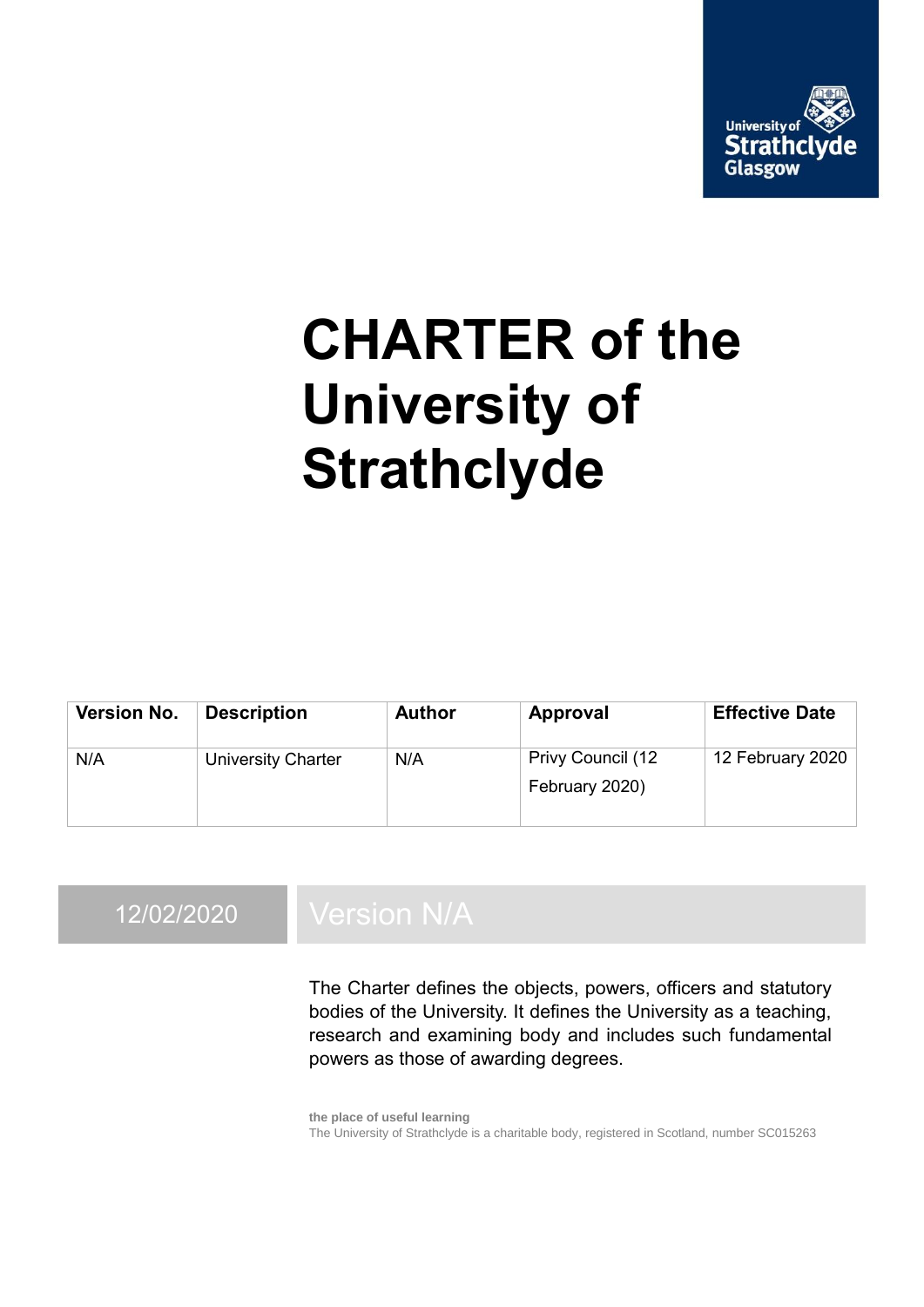#### **UNIVERSITY CHARTER**

ELIZABETH THE SECOND by the Grace of God of the United Kingdom of Great Britain and Northern Ireland and of Our other Realms and Territories Queen, Head of the Commonwealth, Defender of the Faith: to all to whom these presents shall come, greeting!

WHEREAS an humble Petition has been presented unto Us by The Royal College of Science and Technology, Glasgow, praying that We should constitute and found a University within Our City of Glasgow for the advancement of knowledge, the diffusion and extension of arts, sciences and learning, the provision of liberal, professional, scientific and technological education and for the furtherance of the objects for which the said Royal College of Science and Technology was constituted under a scheme prepared by Our Secretary of State for Scotland and which was approved by Order in Council dated the thirtieth day of July in the year of our Lord One thousand nine hundred and sixty-two and to grant a Charter with such provisions in that behalf as shall seem to Us right and suitable:

AND WHEREAS We have taken the said Petition into Our Royal Consideration and are minded to accede thereto:

NOW THEREFORE KNOW YE that We by virtue of Our Prerogative Royal and of Our especial grace, certain knowledge and mere motion have willed and ordained and by these Presents do for Us, Our Heirs and Successors will and ordain as follows:

# **The Name of the University**

1. There shall continue to be a body politic and corporate by the name of "The University of Strathclyde" ("the University") which was constituted in 1962 with perpetual succession and a Common Seal and whose current Members are set out in the Ordinances of the University.

#### **The Objects of the University**

2. The objects of the University shall be to advance learning and knowledge by teaching, research and knowledge exchange in Science, Engineering and Business as well as defined areas of the Social Sciences and Humanities and to provide a high quality education and experience so as to inspire students to develop to the full their abilities.

#### **The Powers of the University**

3. The University shall have all the powers of a natural person to do all lawful acts that are conducive or incidental to the attainment of the objects of the University, which includes but is not limited to the power to award and revoke degrees and other distinctions (including without limitation, diplomas, joint degrees, dual degrees, double degrees, certificates, fellowships, honorary degrees, honorary fellowships, memberships and associateships) in its own name and/or jointly with other education institutions.

#### **Application of Income**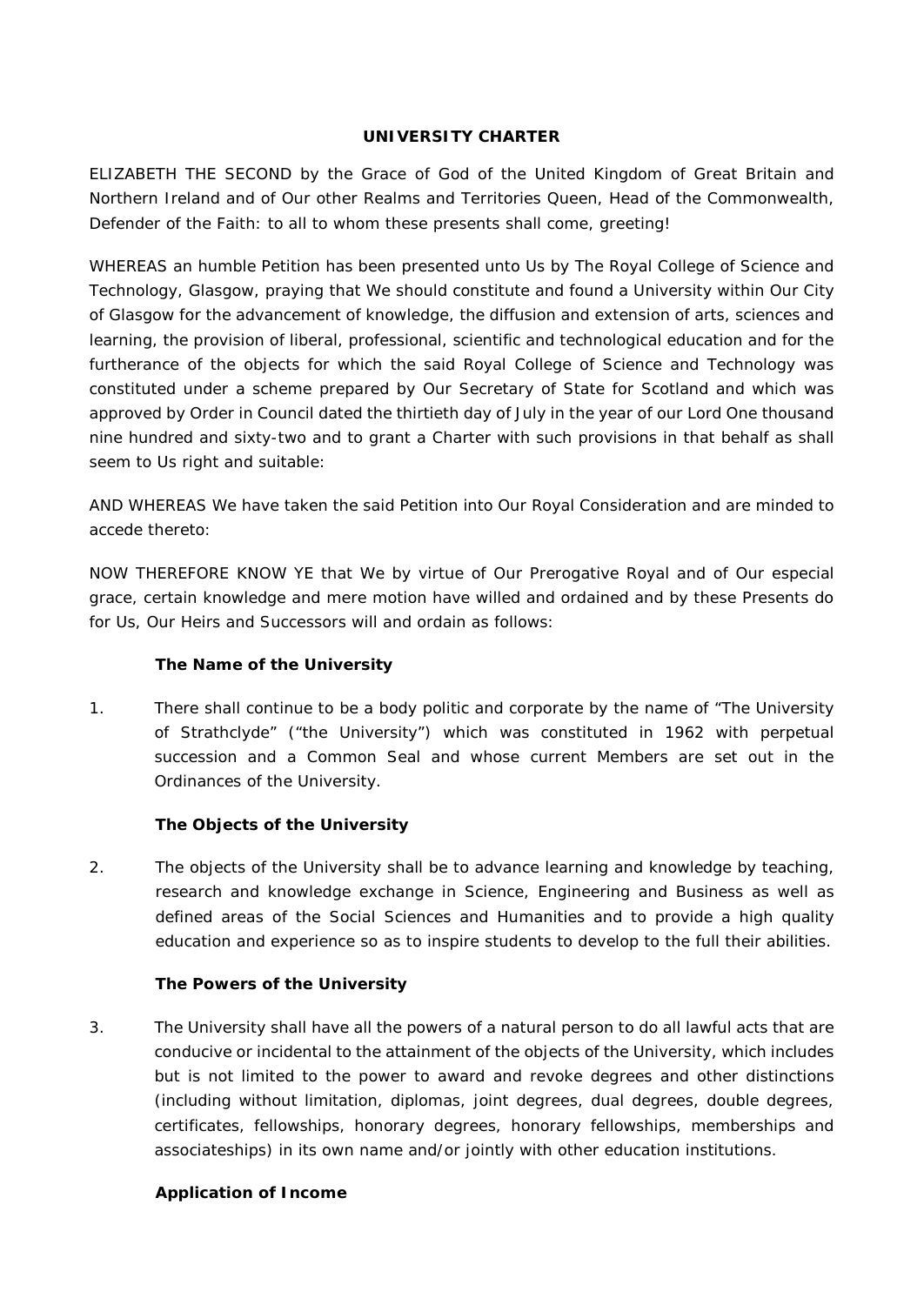4. The University shall not make any dividend, gift, division, or bonus in money unto or between any of its officers or members of Court except by way of prize, reward or special grant.

#### **The Court**

- 5. There shall be a court of the University ("the Court"), which shall be the supreme governing body of the University and shall be responsible for the exercise of the University's powers. The functions of the Court shall include, without limitation:
- 5.1 the custody and use of the Common Seal;
- 5.2 the oversight of the management and administration of the revenue, property, staff and students of the University; and
- 5.3 oversight of the conduct of the affairs of the University.

# **Delegation of Functions of the Court**

- 6. The Court may delegate all or any of its functions provided that the Court shall not delegate any of the following:
- 6.1 the determination of the character and mission of the University;
- 6.2 the responsibility for ensuring the solvency of the University and for safeguarding its assets, including the appointment of auditors, the establishment of an audit committee and the approval of the University's annual audited accounts;
- 6.3 the making of, alteration, amendment or addition to this Our Charter or the Statutes; or
- 6.4 the appointment and removal of the Principal and Secretary.

# **Officers**

- 7. The University shall have the following Officers:
- 7.1 *the Chancellor, who shall be the ceremonial head of the University;*
- 7.2 *the Principal, who shall be the principal academic and administrative officer of the University and shall also have the title of Vice-Chancellor;*
- 7.3 *the University Secretary; and*
- 7.4 *the University shall have such other Officers as is provided for by Ordinance.*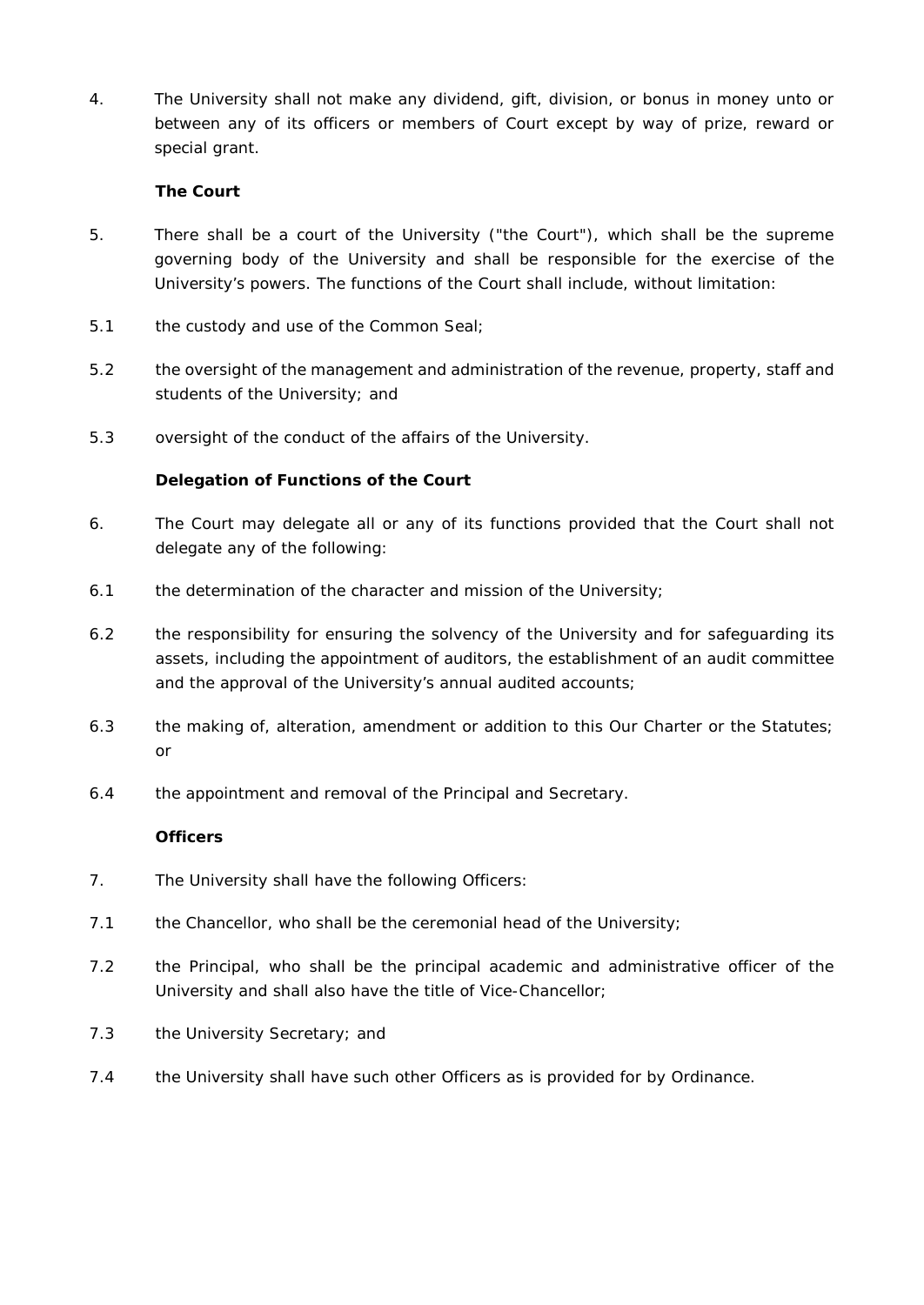# **The Senate**

8. There shall be a Senate of the University which, subject to the provisions of this Our Charter and the Statutes and to the general control and approval of the Court, shall be responsible for the academic work of the University, in teaching, in research and in knowledge exchange, and for the regulation and superintendence of the education and discipline of the students of the University.

#### **The Students Association**

9. There shall be a Students Association of the University, which shall conduct and manage its own affairs and funds in accordance with a constitution approved by the Court. No amendment to or rescission of that constitution shall be valid unless approved by the Court.

#### **Alumni**

10. The University shall engage with its former students and alumni. The University may, from time to time, prescribe in the Ordinances the conditions of such engagement.

#### **Academic Freedom**

11. The University will aim to uphold the academic freedom of all persons engaged in teaching, the provision of learning or research at the University. Academic freedom is taken to be the freedom to hold and express opinions, question and test established ideas or received wisdom, develop and advance new ideas or innovative proposals and present controversial or unpopular points of view and to do so without being adversely affected with regard to appointments held or sought and entitlements and privileges enjoyed, provided always that such freedom is exercised lawfully and respects the academic freedom of others.

#### **Equal Treatment**

12. The University shall be committed to the fair and equal treatment of every person and shall not discriminate on unjustified, irrelevant or unlawful grounds.

#### **Staff and Student Engagement**

13. The University shall arrange opportunities for engagement and consultation with staff members and students of the University as deemed appropriate.

#### **Community Engagement**

14. The University shall engage with its broader communities. The University may, from time to time, prescribe in the Ordinances the conditions of such engagement.